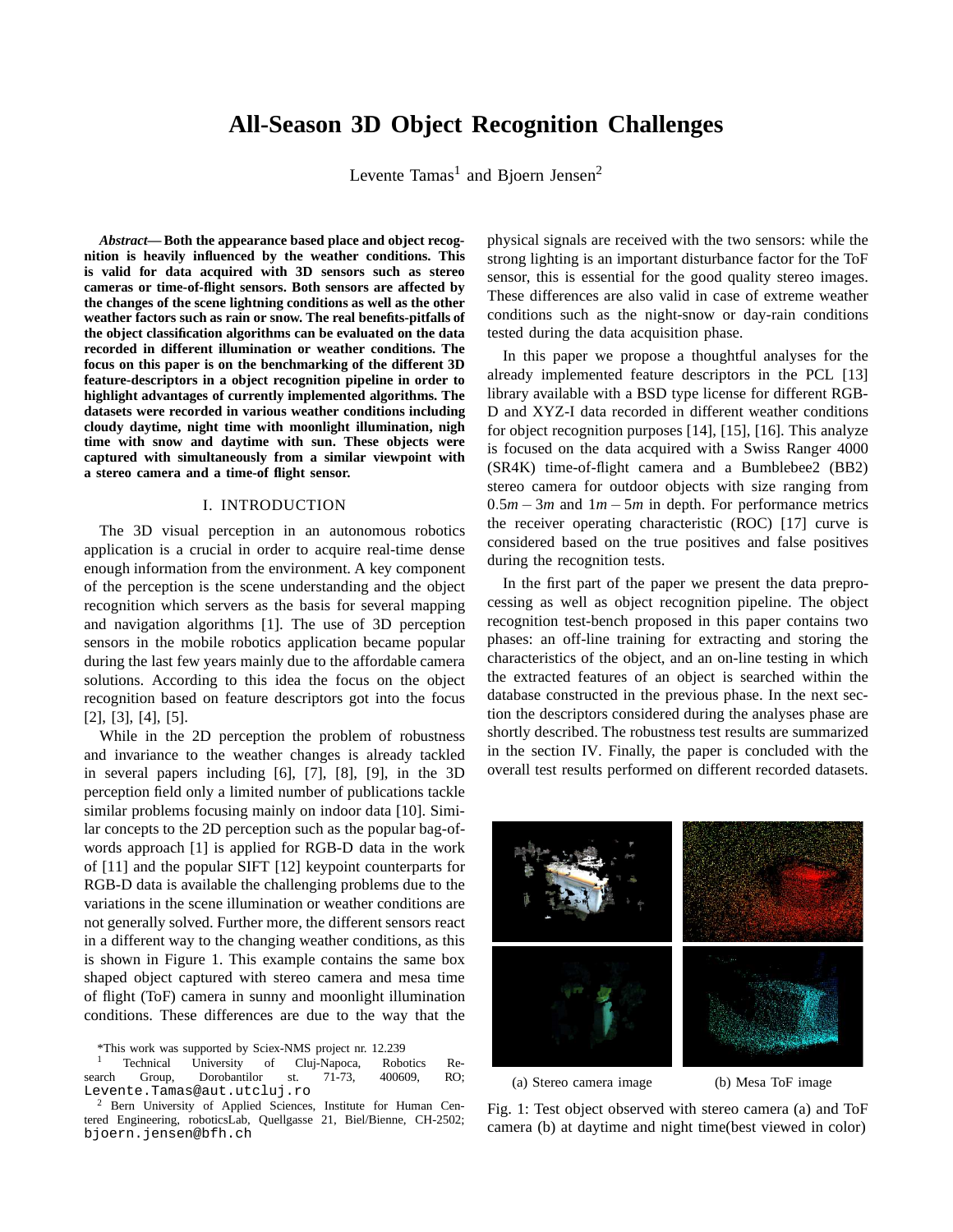### II. OBJECT RECOGNITION PIPELINE

In this section the data acquisition and preprocessing steps are presented including the raw data filtering and the object segmentation are necessary as a preliminary step for the object recognition pipeline. Then the details regarding the object recognition based on various types of feature descriptors are presented as well as two different classification algorithms.

## *A. Object filtering*

The first step of the object recognition pipeline was the filtering of the raw data. The main role of this step was to reduce the outliers with a statistical filtering and to get a compact representation of the data with a voxel-grid type filter. Also a pass-through filter was considered in order to cancel out the false readings from the SRK4 sensor which are often present like far shadows for the objects and the elimination of the points from the BB2 outside the disparity range. All these filters are part of the PCL library and were used with standard setups.

In our benchmarks the tuned parameters for the filters were as follows: for the voxel grid we considered a grid size of  $0.01m$ , which is close to the actual resolution of the sensor, while for the statistical outliers we considered 50 points and with the standard deviation threshold of 0.8.

## *B. Object segmentation*

In the next step of the data preprocessing the major planes are segmented out in order to get the objects from the scene. This is an important step in order to end up with the data containing only the objects from a scenario. In order to achieve this, planar models are fitted to the acquired data, and the largest horizontal ground planes up to a tuned percentage are removed. The plane fitting is performed in a standard sampling consensus (SAC) approach, and for the plane removal parameter we set to 30 percentage of the original data.

## *C. Object recognition with support vector machines*

Another alternative for the object feature descriptor classification is the support vector machines (SVM) introduced in [18] with the basic intuition of using hyperplanes to separate the training data in different sets. The general problem formulation makes use of a set of instance-pair labels denoted with  $(\mathbf{x}_i, y_i)$  with  $i = 1, ..., l$  where  $\mathbf{x}_i \in R^n$  and  $\mathbf{y} \in \{1, -1\}^l$ used to solve the following optimization problem:

$$
\min_{\mathbf{w},b,\xi} \frac{1}{2} \mathbf{w}^T \mathbf{w} + C \sum_{i=1}^l \xi_i
$$
 (1)

subject to the constrains  $y_i(\mathbf{w}^T \phi(\mathbf{x}_i) + b) \ge 1 - \xi_i$ . The function  $\phi$  maps the training vector **x** to a higher dimensional space, while the *C* is an error penalty parameter, **w** is the normal of the vector to the separating hyperplane and ξ expresses the degree of misclassified points. Further more, for the  $\phi$  function the kernel  $K(x_i, x_j) \equiv \phi(x_i)^T \phi(x_j)$  is defined, for which several implementation variants exist. In



Fig. 2: Test same object capture with stereo camera (a) and time-of-flight camera (b). The objects(in top-down order): box, cylinder, hydrant, stick, table, trunk, car, trash-bin (best viewed in color)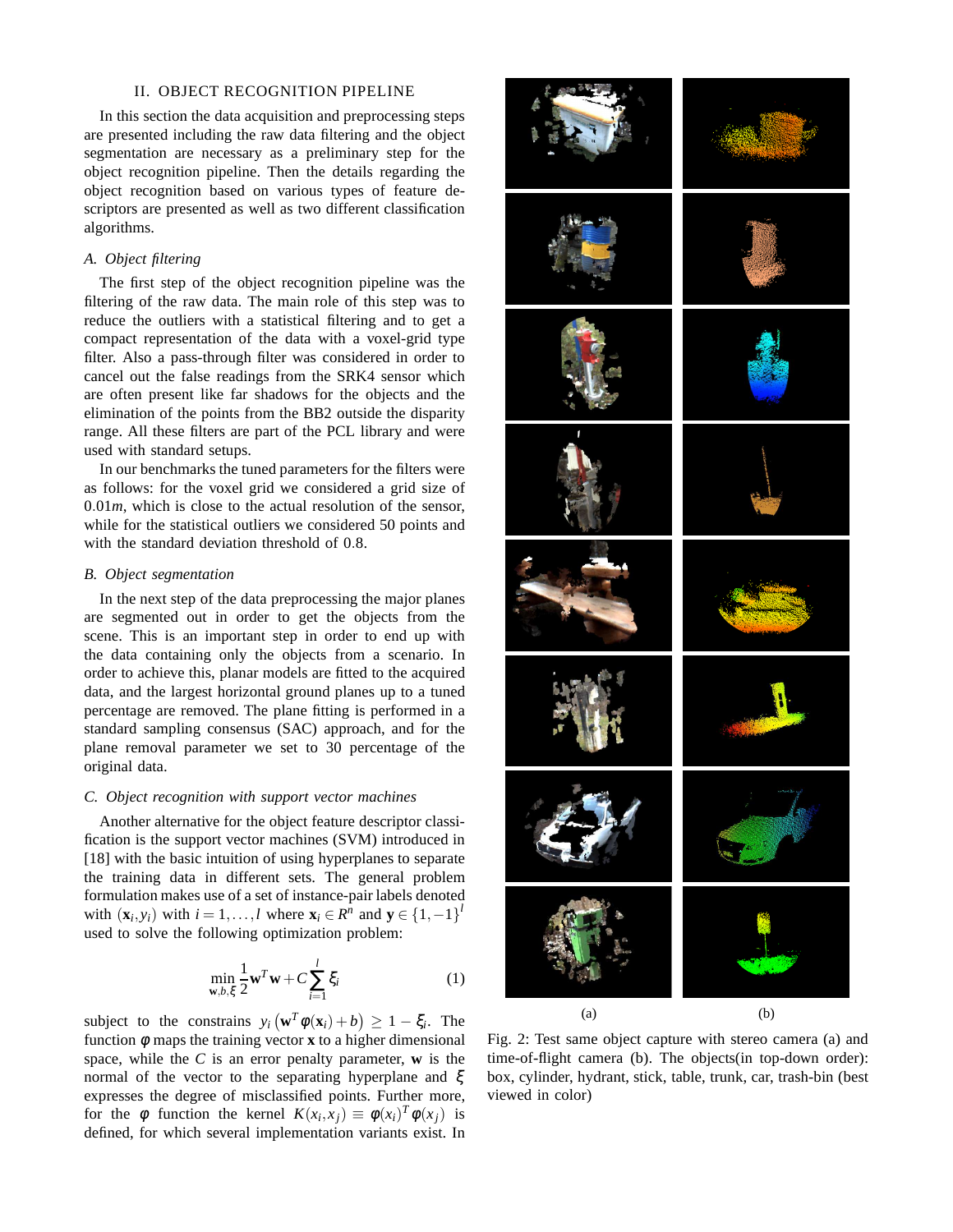our approach we used the radial basis function defined as  $K(x_i, x_j) = \exp(-\gamma ||x_i - x_j||^2)$  with the tuning parameter  $\gamma$ . Thus, in total two tuning parameters had to be chosen for the implementation: *C* and  $γ$  [19].

This tuning we performed in the training phase using a adaptive grid search technique, i.e. a course grid for the potential optimal value search and a fine grid around this point for further refinement. Before preforming the parameter selection is essential to scale the input data in a common scale in order to get good classification results. Further on, in the prediction phase, the same range scaling has to be done in order to match the train and test feature descriptor data scale. A typical output for the feature data training using the grid search approach is presented in Figure 3 with the logarithmic scale representation for the parameters *C* and γ.



Fig. 3: A typical output of the grid based search space for the parameters *C* and γ

## III. 3D FEATURE DESCRIPTORS

In this section we present briefly the 3D feature descriptors considered for the object recognition pipeline. The depth feature descriptors as well as the image descriptors are compact representation of data. Beside the fact that the data is represented in a compact form, the features tend to contain rich information extracted from the data. Another important general characteristics is the invariance with respect to certain transformations and disturbances. This invariance is essential in order to use them as discriminators in a recognition type applications.

Two main categories of descriptors are distinguished based on the range of data on which are computed: local and global ones [20]. Global descriptors are meant to be used to describe a larger set of data containing objects of interest, and they capture the geometric properties of these objects. Local descriptors in contrast are usually computed on a small subset of representative data (keypoints) for already segmented scenes, and are capturing properties around these keypoints.

## *A. Rotation invariant feature transform*

The rotation invariant feature transform (RIFT) can be applied to 3D data containing intensity information too. Originally it was proposed in the work of [21] as an extension to the SIFT image descriptors [22]. The algorithm iterates over each point  $P_i$  in the input point cloud and and within a sphere of radius *r* all the points are considered to belong to a subset  $P_{ik}$ . An imaginary circle with 4 bins (rings) are considered perpendicular to the normal at the point *P<sup>i</sup>* . All neighbors of the selected point are assigned to a ring based on the relative distance based on gradient histogram computed with 8 bins using a thresholding. Thus a total number of 32 histograms are computed with this technique, which describe circular features of a point *P<sup>i</sup>* .

## *B. Intensity Gradient Estimator*

The intensity gradient estimator (IGE) uses as input depth data with intensity information. In the first step the normals of the 3D points are computed, and for each point the analytical intensity gradient is computed along the surface direction of the considered region. This technique is similar to the 2D image intensity computation [23]. In the final step the computed gradient is projected onto the surface, and the output of the estimator is the projection gradient vector containing the intensity information computed for each input point.

## *C. Intensity Spin Estimator*

This type of descriptor is based on the work of [21], however the idea of using intensity information as a descriptor was already present in the earlier work [24]. In contrast to the IGE type of descriptor in this case there is no need for explicit normal pre-computation at the input point cloud, which gives a considerable speed-up for this algorithm. As tuning parameters the point distance and intensity distance bins can be set, having the same meaning as in the case of the RIFT descriptor.

#### *D. Spin Image Estimator*

The original idea for the spin image (SI) estimation is presented in the work [25] and can be applied to depth data with pre-computed normals. The algorithm computes two types of distances: the distance of the normals computed at a point and the source normal *n* and the between the from the considered point along *n*. The distances larger than a tuning threshold are rejected. From the remaining distance pairs a histogram is built, which represents the occurrence of the discrete distance pairs.

#### *E. Point Feature Histogram*

The local point feature histogram (PHF) [26] descriptor extends the original surflet-pair relation histograms suggested in the work of [27]. The input for this feature descriptor is a pointcloud with normals. In the first step for each point *P<sup>i</sup>* the neighbors within a search radius are computed, denoted with sets  $P_{ik}$ . Within these sets point pairs are considered denoted with  $P_s$  and  $P_t$  with the meaning source and target.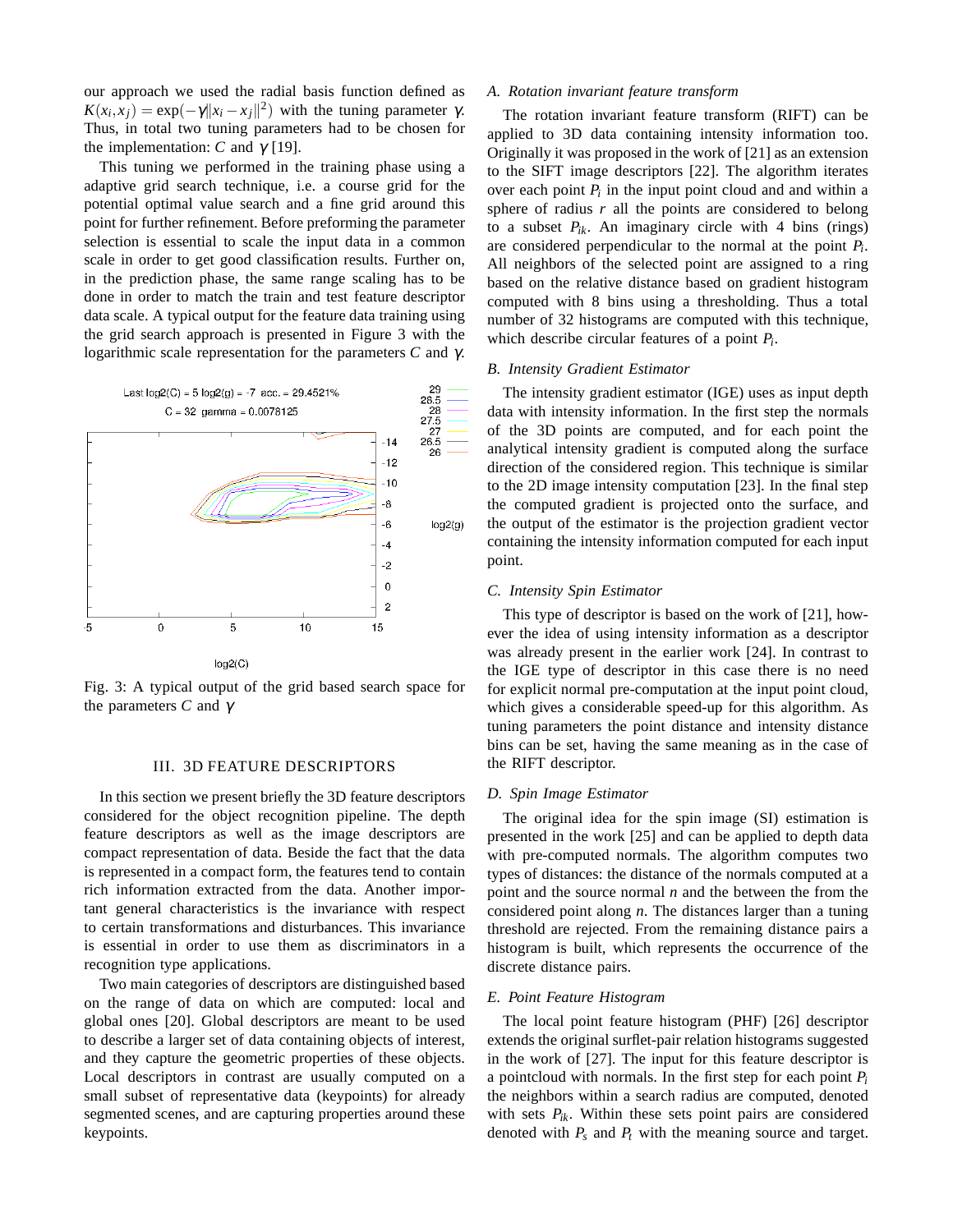For these pairs, the difference of normals are computed and, described with 3 angles around the axis and a distance. As the distance if varying with viewpoint, this can be left out. Finally, these angles are considered to be sorted in the 125 binned histogram, which is the output of the algorithm for each point.

## *F. Fast Point Feature Histogram*

The fast point feature histogram (FPFH) [28] is an extension of the PFH yielding to computationally less expensive variant of the PFH. The major difference between PFH and FPFH is that while in the case of PFH all pairs of points are considered in the subsets  $P_{ik}$ , in this case only the point pairs between  $P_i$  and the rest of the point within  $P_{ik}$  are considered. Thus the computation cost drops from  $O(nk^2)$  to  $O(nk)$ . The three angles in this case are binned into a 11 bin histogram, the total length of the obtained histogram is 33 for each point.

## *G. Viewpoint Feature Histogram*

The global viewpoint feature histogram (VFH) [29] describes the pointcloud *P* as containing two components: a component representing the viewpoint of the scene and one containing the FPFH features. In this case the FPFH features are binned into a 45 bin histogram, and the distance between the points is also taken into account, thus a total number of 4 extended FPFH features are stored. The additional view point feature is computed by taking the centroid of the pointcloud denoted with *P<sup>c</sup>* and computing the FPFH for each neighbors. The later histogram is represented using 128 bins, thus the total number of bins for a pointcloud is 308 for this descriptor for the entire pointcloud.

## *H. Clustered Viewpoint Feature Histogram*

The clustered viewpoint feature histogram (CVFH) [30] is an extension of the VFH in order to handle occlusion or other types of sensor noise. This is mainly important for the VFH, as in case of an occluded view of the same object the histogram of the descriptor varies considerably. The basic idea of the CVFH is the construction of stable regions (clusters) *S* which step is done by computing compact regions using the region growing approach with thresholding on the normal values. Once these *S* regions are computed, the VFH for each of them is determined, and an additional shape distribution (SD) is computed as  $SD = \frac{(c-p_i)^2}{\sin(a-p_i)^2}$  $\frac{(c-p_i)^2}{\sup(c-p_i^2)}$ , where *c* is the centroid of the cluster S and the  $p_i$  represents the points from this region. This component is also stored in a binned histogram, the total number of descriptor histogram bins for a single point being equal to 308.

## *I. Ensemble of Shape Functions*

The ensemble of shape functions (ESF) type descriptor was proposed in the work [31] which is based on the A3, D2, D3 shape descriptor functions [32] and extends the D2 type description presented in [33].

The algorithm starts with selecting a subset of 20000 points from the pointcloud, and samples three random points from this  $P_a$ ,  $P_b$ ,  $P_c$ . The D2 distance is based on the metric distance between the points  $P_a$  and  $P_b$ . In the next step is verified weather the line connecting the two points are on the surface (in), or out the surface (out) or both (mixed). The corresponding bin for the D2 distance is incremented at the the computed bin. This procedure is repeated for the remaining two point-pairs.

Another histogram, D2 ratio, captures the ratio between the parts of lines lying on the surface and outside the surface. The D3 histogram incorporates the area information for the triangle defined by the three randomly chosen points. The last histogram, A3 contains the angle information for the three points and categorized as in case of D2 into in, out and mixed categories based on the way that they are in space with respect to the surface.

Finally, at the end of each loop the global descriptor with 10 sub-histograms containing 64 bin each are added together, and the total of 640 bins are returned for the pointcloud.

#### *J. Radius-based Surface Descriptor*

The Radius-based Surface Descriptor (RSD) [34] has as input an oriented pointcloud, i.e. with normals and describes the local geometry of a point with respect to its neighbors in terms of radii. Each point pair is supposed to lie on a sphere, and the distance of the points *d* and the angle between the normals at the two points has the relation:

$$
d(\alpha) = \sqrt{2r} \cdot \sqrt{1 - \cos(\alpha)} \approx r\alpha + r\alpha^3/24 + O(\alpha^5) \quad (2)
$$

The equation holds for  $\alpha \in (0, \pi/2)$ , while for an accurate estimation of the radii a linear regression is applied on the extremas of the  $(\alpha, r)$  pairs. Also an intuitive geometric interpretation of the obtained radii makes it usable for surface categorization, i.e. the large radii denotes planar surfaces, while small radii is for cylindric objects. For the recognition test we used the radii as histograms computed for individual objects.

### IV. OBJECT RECOGNITION BENCHMARKS

This section covers the object recognition benchmarking description as well as the results of the different classification benchmarks. During the training-test phase different combinations of recorded data were tested, i.e. training with data recorded daytime and testing against data captured at night or night with snow. The tuning parameters for the feature descriptors were chosen in such a way to be the most discriminative to the size of the objects considered as test objects in Figure 2. In order to apply the same type of feature descriptors for the color depth data from the stereo camera, this was transformed into depth-intensity data.

The output of the object classifier described in section II were benchmarked using a quantitative comparison the *AC<sup>d</sup>* metric was used defined as [17]:

$$
AC_d = 1 - \sqrt{W \cdot (1 - TP)^2 - (1 - W) \cdot FP^2}
$$
 (3)

where *TP* and *FP* denote the true positives respectively the false positives and *W* is a weighting factor giving an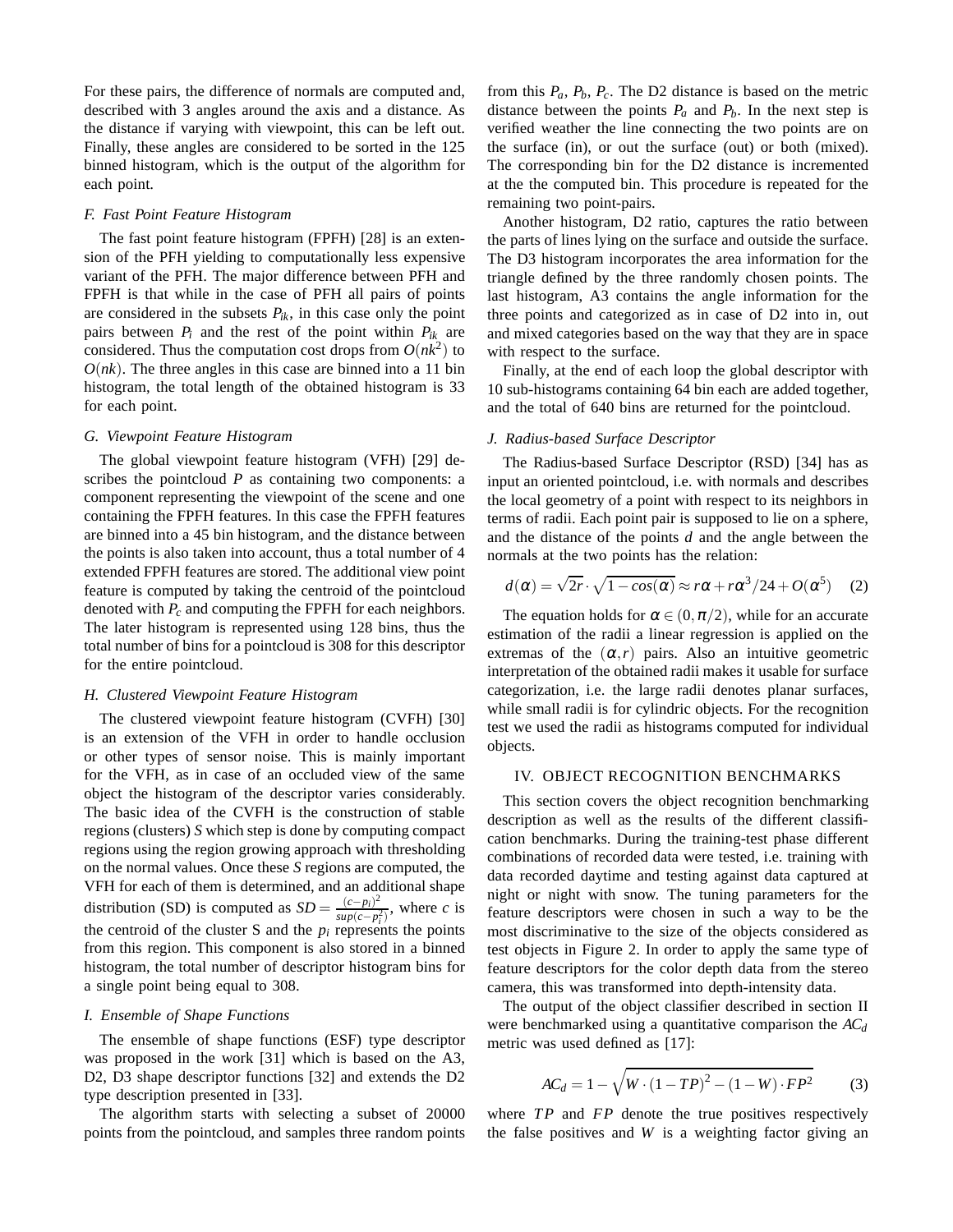| Descr.      | Svd. | Srns. | Srn  | Srd  |
|-------------|------|-------|------|------|
| <b>VFH</b>  | 0.55 | 0.63  | 0.78 | 0.44 |
| <b>CVFH</b> | 0.61 | 0.61  | 0.69 | 0.51 |
| PFH         | 0.62 | 0.56  | 0.71 | 0.37 |
| <b>FPFH</b> | 0.41 | 0.46  | 0.50 | 0.39 |
| <b>RSD</b>  | 0.73 | 0.52  | 0.77 | 0.42 |
| <b>RIFT</b> | 0.59 | 0.54  | 0.69 | 0.33 |
| ST          | 0.78 | 0.64  | 0.83 | 0.59 |
| <b>ISE</b>  | 0.77 | 0.59  | 0.83 | 0.48 |
| IGE         | 0.64 | 0.57  | 0.80 | 0.42 |
| <b>ESF</b>  | 0.63 | 0.65  | 0.79 | 0.49 |

TABLE I: SVM classification summary for different featuredescriptor using stereo vision (Sv) data and Swiss ranger (Sr) camera at daytime (d), night (n) and night-snow (ns)

application specific weighting to *T P* in favor of *FP*. The over-season data matching results are shown in Table I: the data recorded with stereo camera (Sc) and Swiss ranger (Sr) at cloudy daytime as training data and compared against sunny daytime (d) recordings, night (n) time data and night time with snow (ns) fall. The night time images were only partially visible with the stereo camera due to the lighting limitations, thus the output for these test cases are with limited performance.

The best results in average was achieved with the SI type of feature descriptor and the most discriminative trainingtest data set pair was obtained with the ToF camera on night time data. The output for the SI type of feature descriptor is summarized in a confusion matrix form using the same daytime both at the training and testing phase for the SR camera.

TABLE II: Rounded confusion matrix for the test objects shown in Figure 2 using SVM and SI feature descriptors

|      | box | cyl. | hyd. | sti. | tab. | tru. | car. | t-b. |
|------|-----|------|------|------|------|------|------|------|
| box  | 0.3 | 0.0  | 0.0  | 0.1  | 0.1  | 0.2  | 0.1  | 0.2  |
| cyl. | 0.0 | 0.5  | 0.0  | 0.0  | 0.0  | 0.1  | 0.4  | 0.0  |
| hyd. | 0.0 | 0.1  | 0.6  | 0.0  | 0.0  | 0.2  | 0.0  | 0.0  |
| sti. | 0.0 | 0.0  | 0.1  | 0.8  | 0.0  | 0.1  | 0.0  | 0.0  |
| tab. | 0.0 | 0.1  | 0.0  | 0.0  | 0.5  | 0.3  | 0.0  | 0.2  |
| tru. | 0.0 | 0.0  | 0.0  | 0.3  | 0.1  | 0.6  | 0.0  | 0.0  |
| car. | 0.0 | 0.0  | 0.1  | 0.0  | 0.1  | 0.3  | 0.5  | 0.0  |
| t-b. | 0.1 | 0.1  | 0.1  | 0.1  | 0.0  | 0.0  | 0.0  | 0.6  |

The next evaluation of the SVM classifier shows the performance in terms of the ROC curve of the two cameras for the best case scenario: the same period of day is considered both for the training and test phases, and the daytime is chosen for the stereo camera (results in Figure 6) and nightdaytime time for the SR sensor (results in Figure 4, 5). The points on the curve represent the classifier output for the objects. While the range of the considered objects varies in a large range, the output for the different object classes also suffers from these variations.

As it can be seen on these figures the data from SV and ToF cameras have different discriminative characteristics, and also the best results according to these figure is achieved with the ToF camera during night-time.



Fig. 4: Feature descriptor test results for the night-night training-testing dataset with ToF camera (best viewed in color)



Fig. 5: Feature descriptor test results for the daytime-daytime training-testing dataset with ToF camera (best viewed in color)



Fig. 6: Feature descriptor test results for the daytime-daytime training-testing dataset with stereo camera (best viewed in color)